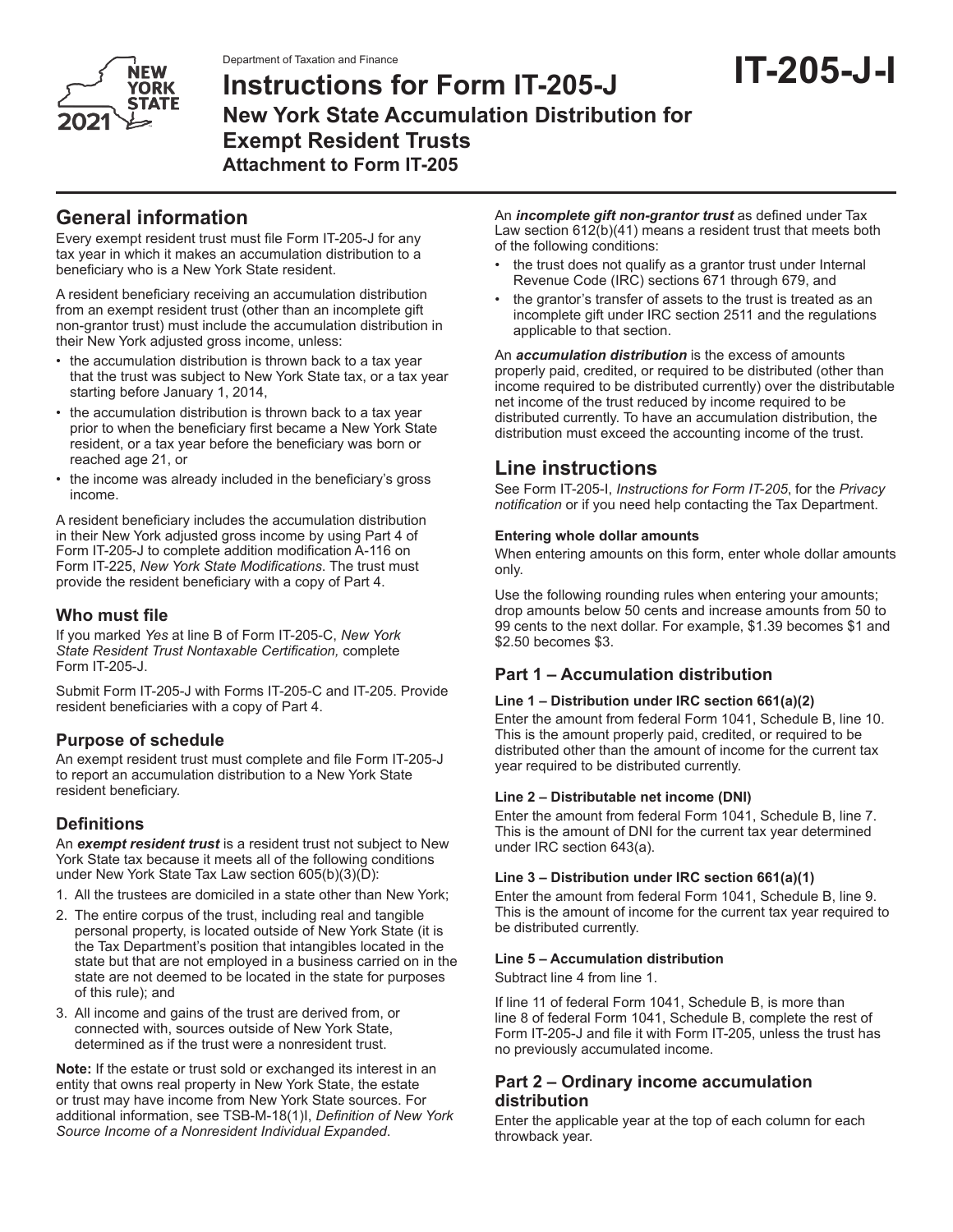#### **Line 6 – DNI for earlier years**

Enter the applicable amounts as follows:

| Throwback year(s) | Amount from federal form      |
|-------------------|-------------------------------|
| 1969 - 1977       | Form 1041, Schedule C, line 5 |
| 1978 - 1979       | Form 1041, line 61            |
| 1980              | Form 1041, line 60            |
| 1981 - 1982       | Form 1041, line 58            |
| 1983 - 1996       | Form 1041, Schedule B, line 9 |
| 1997 - 2020       | Form 1041, Schedule B, line 7 |

For more information about throwback years, see the instructions for line 13. For purposes of line 6, in figuring the DNI of the trust for a throwback year, subtract any estate tax deduction for income in respect of a decedent (IRD) if the income is includible in figuring the DNI of the trust for that year.

#### **Line 7 – Distributions made during earlier years**

Enter the applicable amounts as follows:

| Throwback year(s) | Amount from federal form       |
|-------------------|--------------------------------|
| 1969 - 1977       | Form 1041, Schedule C, line 8  |
| 1978              | Form 1041, line 64             |
| 1979              | Form 1041, line 65             |
| 1980              | Form 1041, line 64             |
| 1981 - 1982       | Form 1041, line 62             |
| 1983 - 1996       | Form 1041, Schedule B, line 13 |
| 1997 - 2020       | Form 1041, Schedule B, line 11 |

#### **Line 11 – Prior accumulation distribution thrown back to any throwback year**

Enter the amount of prior accumulation distributions thrown back to the throwback years. Do not enter distributions excluded under IRC section 663(a)(1) for gifts, bequests, etc.

#### **Line 13 – Throwback years**

Allocate the amount on line 5 that is an accumulation distribution to the earliest applicable year first, but do not allocate more than the amount on line 12 for any throwback year. An accumulation distribution is thrown back first to the earliest preceding tax year in which there is undistributed net income (UNI). Then, it is thrown back beginning with the next earliest year to any remaining preceding tax years of the trust. The portion of the accumulation distribution allocated to the earliest preceding tax year is the amount of the UNI for that year. The portion of the accumulation distribution allocated to any remaining preceding tax year is the amount by which the accumulation distribution is larger than the total of the UNI for all earlier preceding tax years.

A tax year of a trust during which the trust was a simple trust for the entire year is not a preceding tax year unless (a) during that year the trust received outside income, or (b) the trustee did not distribute all of the trust's income that was required to be distributed currently for that year. In this case, UNI for that year must not be more than the greater of the outside income or income not distributed during that year.

The term *outside income* means amounts that are included in the DNI of the trust for that year but that are not *income* of the trust as defined in IRC Treasury Regulations section 1.643(b)-1. Some examples of outside income are: (a) income taxable to the trust under IRC section 691; (b) unrealized accounts receivable that were assigned to the trust; and (c) distributions from another trust that include the DNI or UNI of the other trust.

#### **Line 16 – Federal tax-exempt interest included on line 13 during earlier years**

For each throwback year, divide line 15 by line 6 and multiply the result by the following:

| Throwback year(s) | Amount from federal form         |
|-------------------|----------------------------------|
| 1969 - 1977       | Form 1041, Schedule C, line 2(a) |
| 1978 - 1979       | Form 1041, line 58(a)            |
| 1980              | Form 1041, line 57(a)            |
| 1981 - 1982       | Form 1041, line 55(a)            |
| 1983 - 2020       | Form 1041, Schedule B, line 2    |

#### **Line 18 – New York addition modifications**

If the following were included on line 16 in any earlier years, they must be added back on line 18 for that applicable year.

#### **Income from certain obligations of U.S. government agencies or instrumentalities**

Any interest or dividend income from any U.S. government authority, commission, or instrumentality that federal laws exempt from federal income tax but do not exempt from state income.

#### **Interest income on state and local bonds and obligations (but not those of New York State or its local governments)**

Interest income on obligations of other states or political subdivisions of those states that is exempt from federal income tax is subject to New York State tax. This includes interest income on state and local bonds (but not those of New York State and local governments within the state), interest and dividend income from tax-exempt bond mutual funds, and tax-exempt money market funds that invest in obligations of states other than New York (New York State Tax Law section 612(b)(1)).

#### **Line 19 – New York subtraction modifications**

If the following were included in line 13 and not included on line 16, enter them on line 19:

#### **Build America Bond (BAB) interest**

Enter any interest income attributable to a BAB issued by New York State or its local governments.

#### **Certain investment income from U.S. government agencies**

Enter any interest or dividend income on bonds or securities of any U.S. authority, commission, or instrumentality that is exempt from state income taxes under federal laws (but included in federal income).

#### **Certain investment income exempted by other New York State laws**

Enter any interest or dividend income from any obligations or securities authorized to be issued and exempt from state taxation under the laws of New York State (for example, income received from bonds, mortgages, and income debenture certificates of limited dividend housing corporations organized under the Private Housing Finance Law).

#### **Interest income on U.S. government bonds**

Interest income on bonds or other obligations of the U.S. government is not taxed by New York. Dividends received from a regulated investment company (mutual fund) that invests in obligations of the U.S. government and meet the 50% asset requirement each quarter qualify for this subtraction. The portion of dividends that may be subtracted is based upon the portion of taxable income received by the mutual fund that is derived from federal obligations (section 612(c)(1)).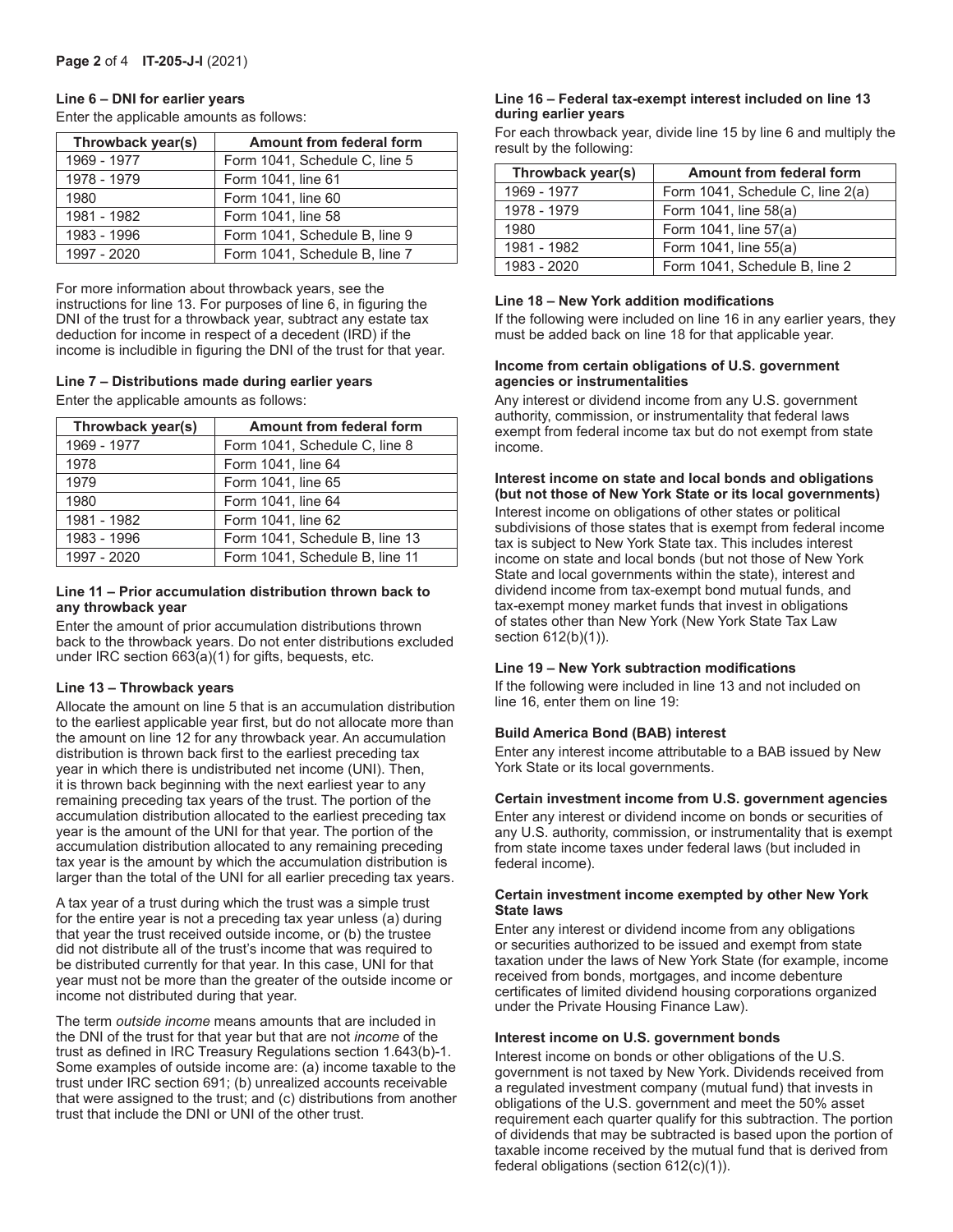## **Part 3 – Taxes imposed on undistributed net income**

For the regular federal tax computation, if there is a capital gain, complete lines 21 through 28 for each throwback year. If the trustee elected the alternative tax on capital gains, complete lines 29 through 34 instead of lines 21 through 28 for each applicable year. If there is no capital gain for any year, or there is a capital loss for every year, enter on line 9 the amount of the tax for each year identified in the instruction for line 21 and do not complete Part 3. If the trust received an accumulation distribution from another trust, see IRC Treasury Regulations section 1.665(b)-1A.

**Note:** The federal alternative tax on capital gains was repealed for tax years beginning after December 31, 1978. The maximum rate on net capital gain for 1981, 1987, and 1991 through 2013 is not an alternative tax for this purpose.

## **Line 21 – Regular federal tax**

Enter the applicable amounts as follows:

| Throwback year(s) | Amount from federal form       |
|-------------------|--------------------------------|
| 1969 - 1976       | Form 1041, page 1, line 24     |
| 1977              | Form 1041, page 1, line 26     |
| 1978 - 1979       | Form 1041, line 27             |
| 1980 - 1984       | Form 1041, line 26c            |
| 1985 - 1986       | Form 1041, line 25c            |
| 1987              | Form 1041, line 22c            |
| 1988 - 2020       | Form 1041, Schedule G, line 1a |

#### **Line 22 – Trust's share of net short-term gain**

For each throwback year, enter the smaller of the capital gain from the two lines indicated. If there is a capital loss or a zero on either or both of the two lines indicated, enter *0* on line 22.

| Throwback year(s) | <b>Amount from federal Form 1041</b>                                     |
|-------------------|--------------------------------------------------------------------------|
| 1969 - 1970       | Schedule D, line 10, column 2, or<br>Schedule D, line 12, column 2       |
| 1971 - 1978       | Schedule D, line 14, column 2, or<br>Schedule D, line 16, column 2       |
| 1979              | Schedule D, line 18, column (b), or<br>Schedule D, line 20, column (b)   |
| 1980 - 1981       | Schedule D, line 14, column (b), or<br>Schedule D, line 16, column (b)   |
| 1982              | Schedule D, line 16, column (b), or<br>Schedule D, line 18, column (b)   |
| 1983 - 1996       | Schedule D, line 15, column (b), or<br>Schedule D, line 17, column (b)   |
| 1997 - 2002       | Schedule D, line 14, column (2), or<br>Schedule D, line 16, column (2)   |
| 2003              | Schedule D, line 14a, column (2), or<br>Schedule D, line 16a, column (2) |
| 2004 - 2012       | Schedule D, line 13, column (2), or<br>Schedule D, line 15, column (2)   |
| 2013 - 2020       | Schedule D, line 17, column (2), or<br>Schedule D, line 19, column (2)   |

**Line 23 – Trust's share of net long-term gain**

Enter the applicable amounts as follows:

| Throwback year(s) | <b>Amount from federal Form 1041</b>                                                       |
|-------------------|--------------------------------------------------------------------------------------------|
| 1969 - 1970       | 50% of Schedule D, line 13(e)                                                              |
| 1971 - 1977       | 50% of Schedule D, line 17(e)                                                              |
| 1978              | Schedule D, line 17(e), or line 31,<br>whichever is applicable, less<br>Form 1041, line 23 |
| 1979              | Schedule D, line 25 or line 27,<br>whichever is applicable, less<br>Form 1041, line 23     |
| 1980 - 1981       | Schedule D, line 21, less<br>Schedule D, line 22                                           |
| 1982              | Schedule D, line 23, less<br>Schedule D, line 24                                           |
| 1983 - 1986       | Schedule D, line 22, less<br>Schedule D, line 23                                           |
| 1987 - 1996       | Schedule D, the smaller of any gain<br>on line 16 or line 17, column (b)                   |
| 1997 - 2001       | Schedule D, the smaller of any gain<br>on line 15c or line 16, column (2)                  |
| 2002              | Schedule D, the smaller of any gain<br>on line 15a or line 16, column (2)                  |
| 2003              | Schedule D, the smaller of any gain<br>on line 15a or line 16a, column (2)                 |
| 2004 - 2012       | Schedule D, the smaller of any gain<br>on line 14a or line 15, column (2)                  |
| $2013 - 2020$     | Schedule D, the smaller of any gain<br>on line 18a or line 19, column (2)                  |

## **Line 25 – Federal taxable income**

Enter the applicable amounts as follows:

| Throwback year(s) | <b>Amount from federal form</b> |
|-------------------|---------------------------------|
| 1969 - 1976       | Form 1041, page 1, line 23      |
| 1977              | Form 1041, page 1, line 25      |
| 1978 - 1979       | Form 1041, line 26              |
| 1980 - 1984       | Form 1041, line 25              |
| 1985 - 1986       | Form 1041, line 24              |
| 1987              | Form 1041, line 21              |
| 1988 - 1996       | Form 1041, line 22              |
| 1997              | Form 1041, line 23              |
| 1998 - 2018       | Form 1041, line 22              |
| 2019 - 2020       | Form 1041, line 23              |

#### **Line 29 – Federal tax on income other than long-term capital gain**

Enter the applicable amounts as follows:

| Throwback year(s) | <b>Amount from federal Form 1041</b> |
|-------------------|--------------------------------------|
| 1969              | Schedule D, line 20                  |
| 1970              | Schedule D, line 19                  |
| 1971              | Schedule D, line 50                  |
| 1972 - 1975       | Schedule D, line 48                  |
| 1976 - 1978       | Schedule D, line 27                  |